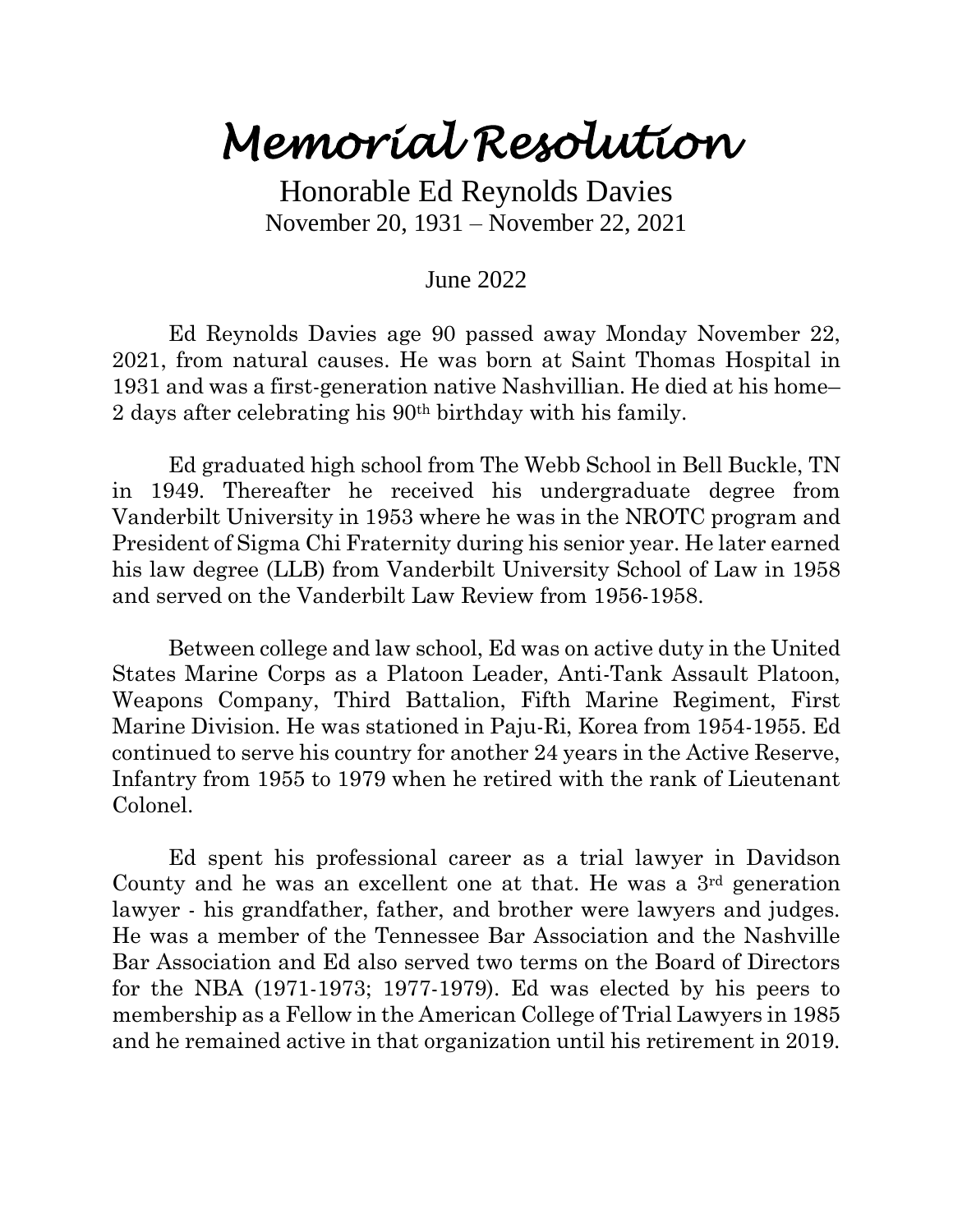Ed began his career at Waller, Lansden, Dortch & Davis (1958- 1963) before moving to Boult, Cummings, Conners & Berry (1963-1973) and starting his own law firm in 1973 with partners Thomas O.H. Smith, Jr. and Luther Cantrell and later with Jerry Humphreys and former Chancellor Carol McCoy. The firm became known as Davies, Humphreys & Reese in the 2000s and Ed enjoyed practicing law with two of his sons in the firm through the years until he retired in 2019.

On May 29, 1974, Ed was appointed by Governor Winfield Dunn to fill the unexpired term of Chancellor Frank F. Drowota, III as Chancellor of Part II of the Chancery Court for Davidson County, Tennessee. He took a leave of absence from his private practice to serve briefly as Chancellor of Part II until his term of office expired on September 1, 1974. After Davidson County Democratic politics intervened and he did not receive the party's nomination, Ed was urged to run as an independent candidate but declined to do so to prevent Ben Cantrell (the other Davidson County Chancellor) from facing an opponent in the general election.

Though his service as a Davidson County Chancellor was shortlived, Ed was well-liked and respected as a judge by members of the Nashville Bar and by those who appeared before him. He was known for being fair, his thoughtful and well-researched decisions, and his excellent judicial demeanor.

Ed was preceded in death by his father United States District Judge Elmer David Davies, his mother Luda Reynolds Davies, his Grandfather Judge J. E. Reynolds of Arcadia, LA, and his brother Circuit Judge Elmer D. Davies, Jr. of Williamson County, TN. Ed is survived by his loving wife of 68 years Elizabeth (Betty) Burns Davies; his three "boys" – all of whom followed in Ed's footsteps by becoming 4th generation lawyers - Ed Reynolds Davies, Jr. (Dena) of Nashville, Robert Rankin Davies (Lisa) of Nashville, and Wade Vance Davies (Bethany Hallam) of Knoxville; 7 grandchildren, 3 great-grandchildren, and numerous nieces and nephews some of whom are also lawyers and judges, including Senior Judge Robert E. Lee Davies of Franklin.

THEREFORE, BE IT RESOLVED by the Tennessee Judicial Conference that the foregoing Memorial Resolution in honor of Ed R.